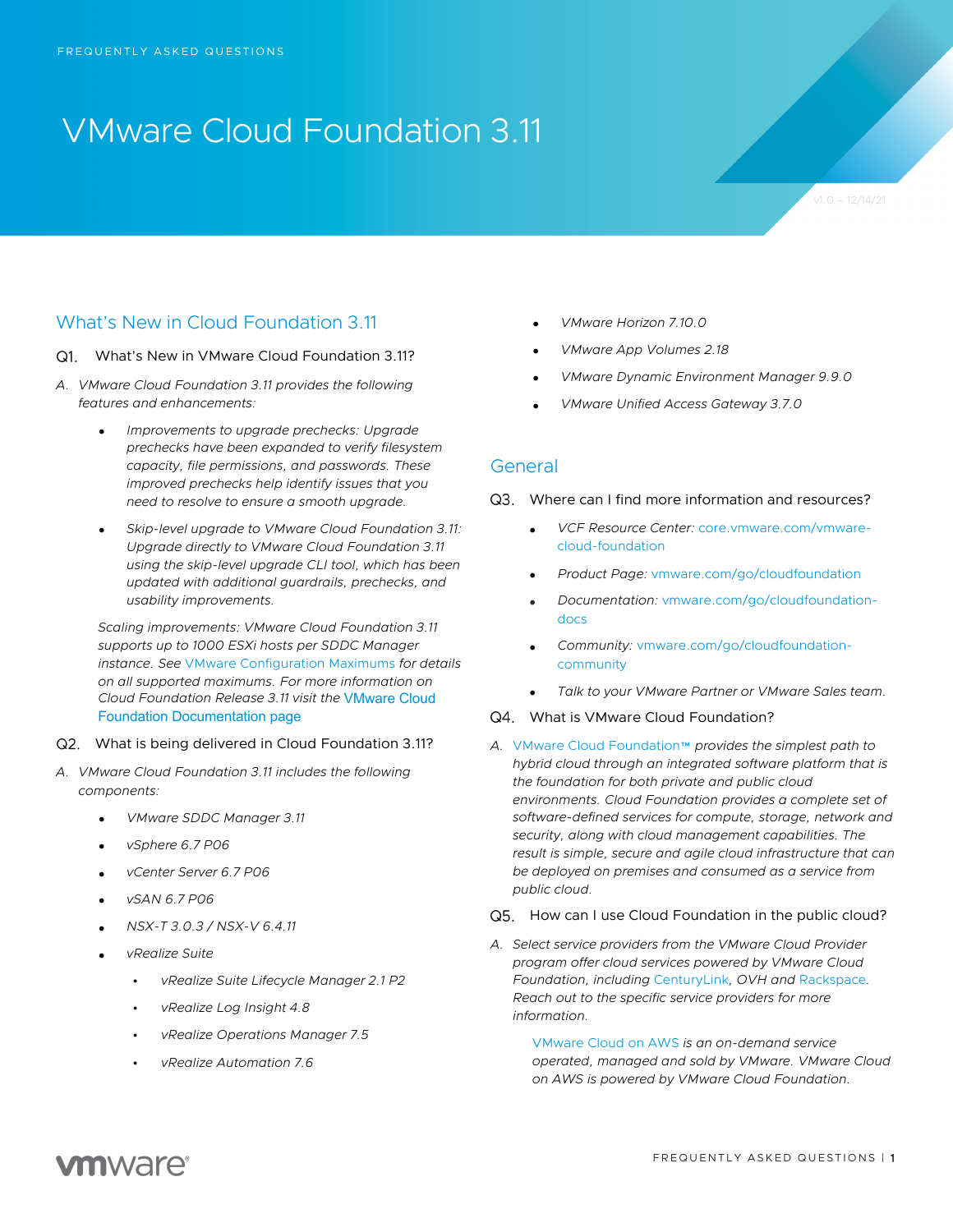*Additional solutions such as* Azure VMware Solution *and*  Google Cloud VMware Engine *are also powered by VMware Cloud Foundation.*

- Will existing VMware Cloud Foundation 3.x deployments be able to upgrade to VMware Cloud Foundation 4.x?
- *A. In addition to existing migration methods, there is limited support for in-place migrations from VMware Cloud Foundation 3.10.1.2+ releases to VMware Cloud Foundation 4.3.1 or later. Customers can now engage the VMware Professional Service Organization (PSO) to perform an assessment for a potential in-place migration from VMware Cloud Foundation 3.10.1.2+ releases to VMware Cloud Foundation 4.3.1 or later. Contact your sales and channel teams for guidance on choosing the best method for migrating your environment.*

#### NOTE: The following questions and answers focus on Cloud Foundation for on-premises deployment.

- What types of OEM integrated systems are available with Cloud Foundation from OEMs?
- *A. Integrated Systems from OEMs can be either:*
	- *Jointly Engineered Solutions - VMware Cloud Foundation on Dell EMC VxRail*
	- *VMware vSAN Ready Nodes*

## Q8. What is the unique integration of a jointly engineered solution?

*A. Jointly engineered systems, such as VCF on VxRail, provide unique integration with VCF components. VxRail integration with VCF includes, but is not limited to, lifecycle management of the hardware and software sub-systems using native SDDC Manager orchestrated workflows integrated with VxRail Manager. Note that VxRail does require Dell professional services for installation.* 

## Q9. How does VMware Cloud Foundation integrate with composable systems?

A. Composable systems, such as Dell MX and HPE Synergy integrate with VCF through the Redfish API that enables the ability to compose and decompose hardware resources under control of VMware Cloud Foundation.

- Q10. Who supports Cloud Foundation software and hardware?
- A. *When purchasing an OEM Solution, the OEM partner will be the single point of contact for support of both hardware and software. When Cloud Foundation software is purchased from VMware, the support model will follow the standard practice of VMware products with VMware GSS delivering support for the Cloud Foundation software.*

## Q11. What VMware Technical Support options are available for VMware Cloud Foundation?

- *A.* The VMware Technical Support Matrix *lists the following support options for VMware Cloud Foundation:*
	- *Basic*
	- *Production*

*You can compare the support options* here*. We recommend purchasing Production support. Or better, enhance your support experience with* VMware Success 360*. VMware Success 360 is a comprehensive success offering that can guide you through all stages of your VMware Cloud Foundation journey, including:*

- *Success Planning provides personalized guidance to help you achieve outcomes faster*
- *Adoption Guidance and Workshops help you with onboarding, adopting, consuming, and optimizing your VMware technology*
- *Digital Learning empowers your team to gain new skills to accelerate your technology value realization*
- *Dedicated and Proactive Support with predictive issue prevention and fast, prescriptive problem resolution to help maximize productivity and uptime*

#### Q12. How can I purchase Cloud Foundation software?

*A. There are four ways to purchase Cloud Foundation software:*

*(1) directly from VMware, (2) from VMware channel partners (3) as part of an integrated system from OEM vendors and (4) as a subscription service from a public cloud service provider.* 

## **vm**ware<sup>®</sup>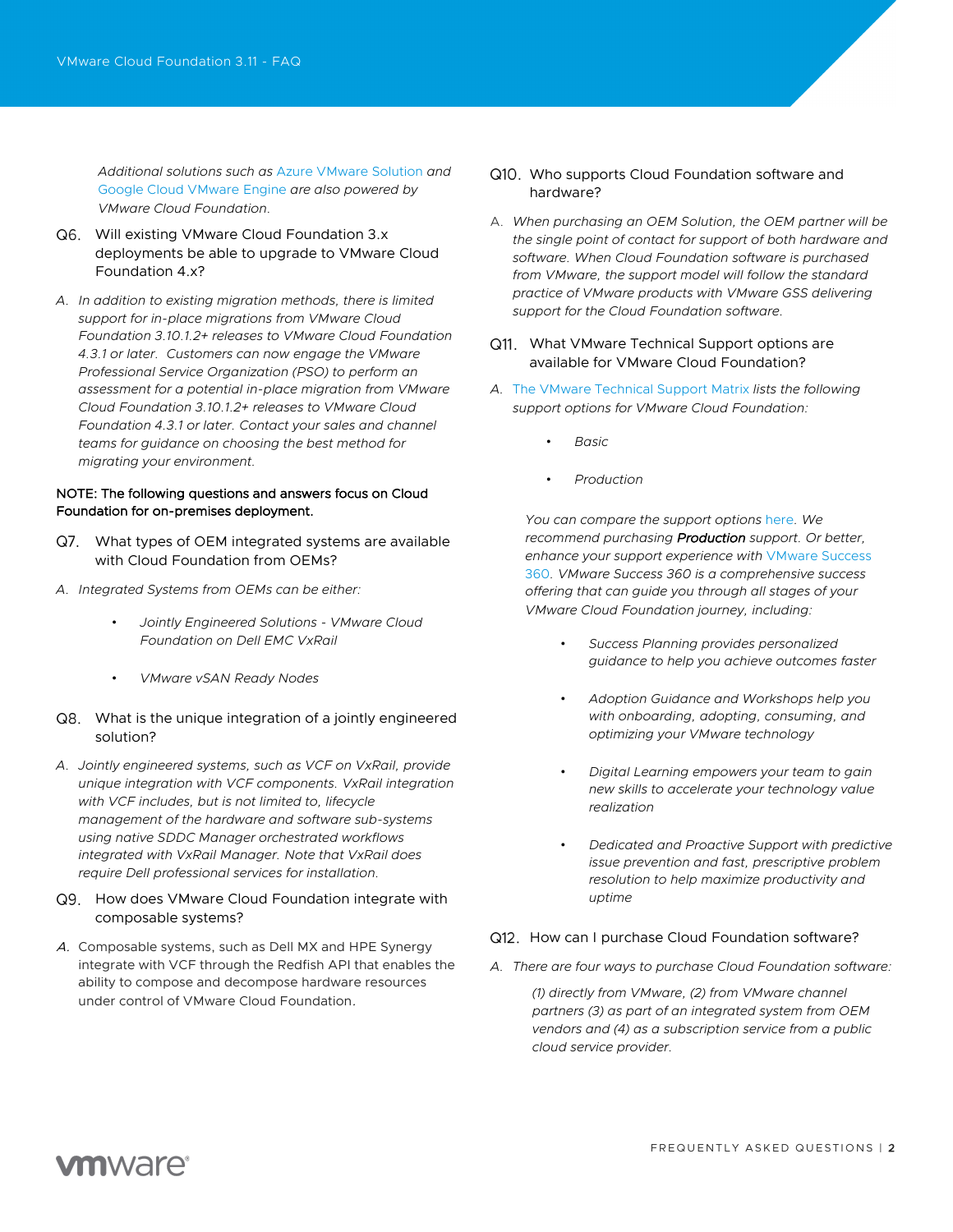#### Q13. Can I install the Cloud Foundation software myself?

- *A. Yes. VMware provides documentation for customers to deploy the Cloud Foundation software on their own. It is highly recommended that you work with VMware Professional Services or your Solution Provider to receive assistance with your deployment. Visit the* Documentation page *for more information on how to deploy Cloud Foundation.*
- Q14. Does Cloud Foundation include cloud management capabilities?
- *A. Cloud Foundation can deploy the full SDDC, including cloud management software based on the capabilities of VMware vRealize Suite components. SDDC Manager can automatically deploy vRealize Automation, vRealize Operations and vRealize Log Insight as part of the Cloud Foundation standardized architecture. Customers must purchase a Cloud Foundation package that includes cloud management, or purchase vRealize Suite separately to license this functionality.*
- Q15. What is the difference between SDDC Manager and vRealize Automation?
- *A. SDDC Manager and vRealize Automation automate different aspects of building and running private and public clouds. SDDC Manager automates the installation and lifecycle management of the vSphere, vSAN, and NSX from bring-up and configuration to patching and upgrading, making it simple for the cloud admin to build and maintain the SDDC. SDDC Manager also automates the installation and configuration of vRealize Log Insight, vRealize Operations, and vRealize Automation.*

*On the other hand, vRealize Automation automates the delivery and management of the virtual machines and apps, enabling end users to consume these as services and at scale. vRealize Automation is one of the software components of the Cloud Foundation platform for which SDDC Manager automates the deployment.*

## Q16. Does SDDC Manager replace other existing management tools, such as vCenter Server?

*A. No. SDDC Manager complements vCenter Server and vRealize Suite products by delivering new functionality that helps cloud admins build and maintain the SDDC. The cloud admin will continue to use vCenter Server as the primary management interface for the virtualized environment.*

## Pricing and Packaging

- Q17. What happened to the VMware Cloud Foundation Platinum and Basic Editions?
- *A. VMware announced the End of Availability (EOA) of vSphere Platinum, Cloud Foundation Platinum, and vCloud Suite Platinum product editions, effective April 2, 2020. The VCF Basic edition was also discontinued. After this date, the Platinum portfolio will no longer be available for purchase. VMware will continue to support the components of the above bundles through their respective* published *support periods. Where do I go for additional information on VCF Pricing and Packaging?*
- Q18. Where can I go for additional information on VCF Pricing and Packaging?
- *A. Consult with your VMware Sales Representative, channel partner or qualified OEM partner for more PNP information.*
- Q19. Is the vCenter Server license included with VMware Cloud Foundation licenses?
- *A. Although part of the platform deployed by VMware Cloud Foundation, vCenter Server is sold and licensed separately. Customers must provide a separate vCenter Server license for a VMware Cloud Foundation environment. Only one vCenter Server license is needed per VMware Cloud Foundation instance regardless of the number of workload domains in the environment.*

## **Technical**

#### Q20. What is VMware SDDC Manager?

*A. SDDC Manager is the centralized management software in Cloud Foundation used to automate the lifecycle of components, from bring-up, to configuration, to infrastructure provisioning to upgrades/patches.*

## Q21. Can I add SDDC Manager on top of existing deployments?

*A. No. To benefit from SDDC Manager's automation capabilities you do a fresh install of the full SDDC software stack. VMware provides tools, like HCX, to help migrate existing workloads into a new Cloud Foundation deployment.* 

## **vm**ware<sup>®</sup>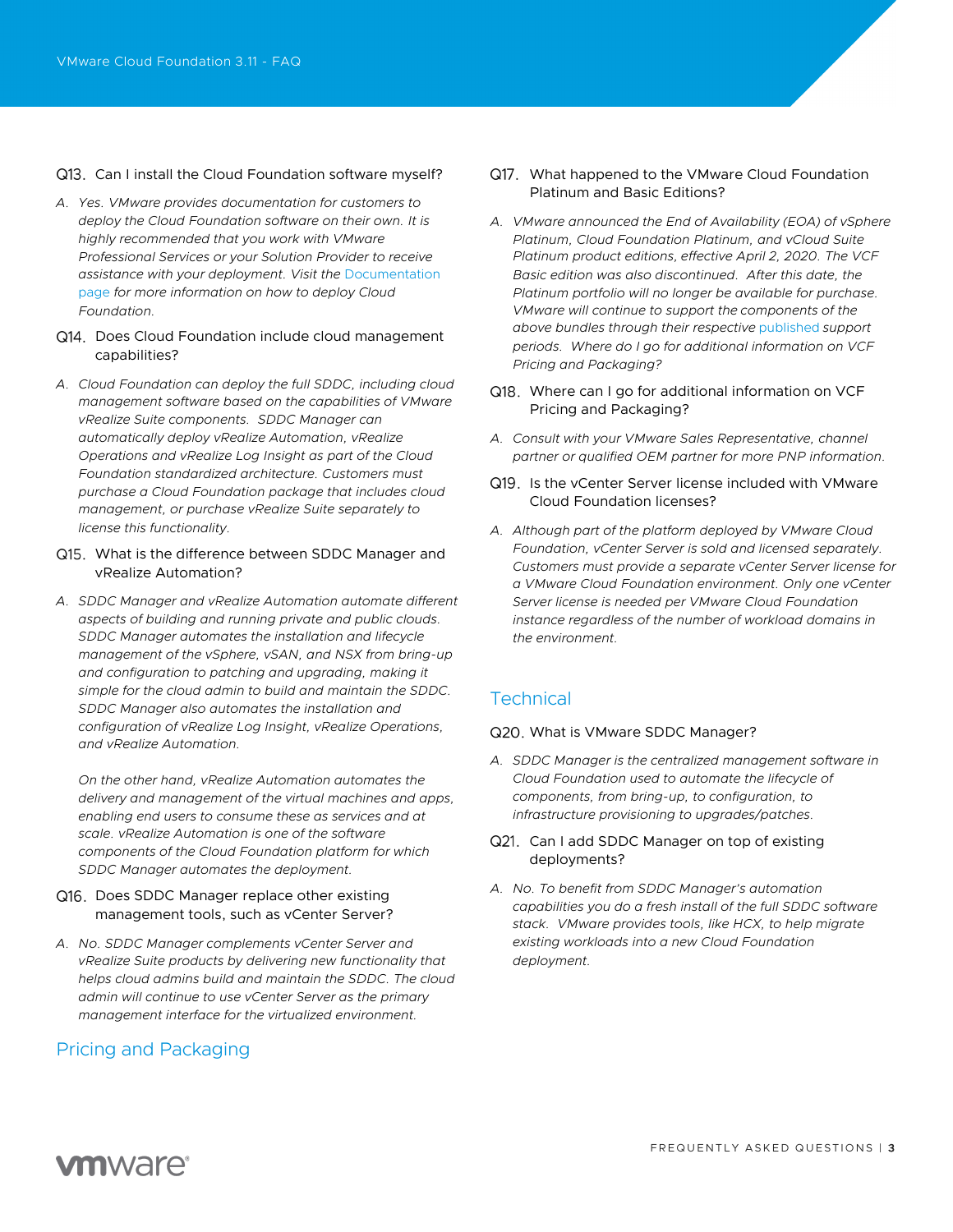#### Q22. What is the Cloud Builder?

- *A. Cloud Builder is a Photon OS VM that is delivered as an OVA file and includes a virtual imaging appliance (VIA). It contains all code and product bits to deploy the full SDDC stack for the management domain for your VMware Cloud Foundation instance. The VM can be deployed on any physical device that has connectivity with the ESXi hosts, including personal laptops and external hosts. Follow the bring-up UI on the VM to deploy the SDDC stack. Input parameters are passed in via a file import.*
- Q23. Can VCF Multi-instance Management be used in a deployment based upon a consolidated architecture?
- *A. Yes, Multi-instance Management is supported in both a consolidated and standard architecture. The management cluster within a consolidated architecture is managed using resource pools. A standard architecture can be scaled easily by adding more compute and storage.*

#### Hardware

#### Q24. What are the physical server requirements?

*A. Cloud Foundation is supported on vSAN ReadyNode server hardware which meets the minimum requirements regarding memory, disk types and capacity, and network interfaces. See the vSAN Compatibility Guide and the Cloud Foundation product documentation for details.*

#### Q25. What switching hardware is supported?

- *A. You can use Enterprise-grade network switches that meet the requirements of vSAN and which are capable of meeting the scale demands of a highly-connected set of vSAN hosts.*
- Q26. How does Cloud Foundation leverage Composable Infrastructure?
- *A. Composable Infrastructure allows building physical servers on the fly using an API. Cloud Foundation has a composability plug-in which uses the "RedFish API" to do this integration. This API talks to the composable hardware manager to request physical infrastructure on demand.*

## Q27. Which Composable Infrastructure systems are supported?

*A. VMware Cloud Foundation supports Dell MX and HPE Synergy as composable infrastructure systems.*

## Workload Domains

#### Q28. What is a workload domain?

*A. Workload Domains are a logical abstraction of private Cloud capacity that is provisioned automatically by SDDC Manager and administered and patched independently. Workload Domains provide a unit of consumption at the SDDC level by presenting an integrated selection of compute, storage and network resources for business workloads to run in.*

#### Q29. What is a management domain?

*A. The management domain is a special purpose workload domain that is used to host the infrastructure components needed to instantiate, manage, and monitor the Cloud Foundation infrastructure. The management domain is automatically created using the Cloud Builder appliance when it is initially configured.*

#### Q30. How many Workload Domains can be created?

- *A. Up to 15 workload domains can be created (including the management domain). Each workload domain can contain multiple ESXi host clusters. This limit is imposed by the max number of vCenter Server instances that can be configured in enhanced linked mode.*
- Q31. How many nodes are required for the management domain?
- *A. The management domain leverages vSAN for storage and requires a minimum of 4 nodes.*

#### Q32. How many vCenter Server instances can be deployed in a workload domain?

- *A. Each workload domain has one dedicated vCenter Server instance. (Pricing and Packaging note: Only one vCenter Server license is needed per Cloud Foundation instance or 15 workload domains))*
- Q33. What is the minimum number of vSphere hosts that can be in a Virtual Infrastructure Workload Domain?
- *A. Workload require a minimum of three hosts.*
- Q34. Can I extend/delete a workload domain after it has been created?
- *A. Yes, Cloud Foundation provides a fully automated process for creating, extending, and deleting workload domains using SDDC Manager*

#### Q35. Can I reduce the size of a workload domain?

*A. Yes, Cloud Foundation allows removing hosts and clusters from workload domains.*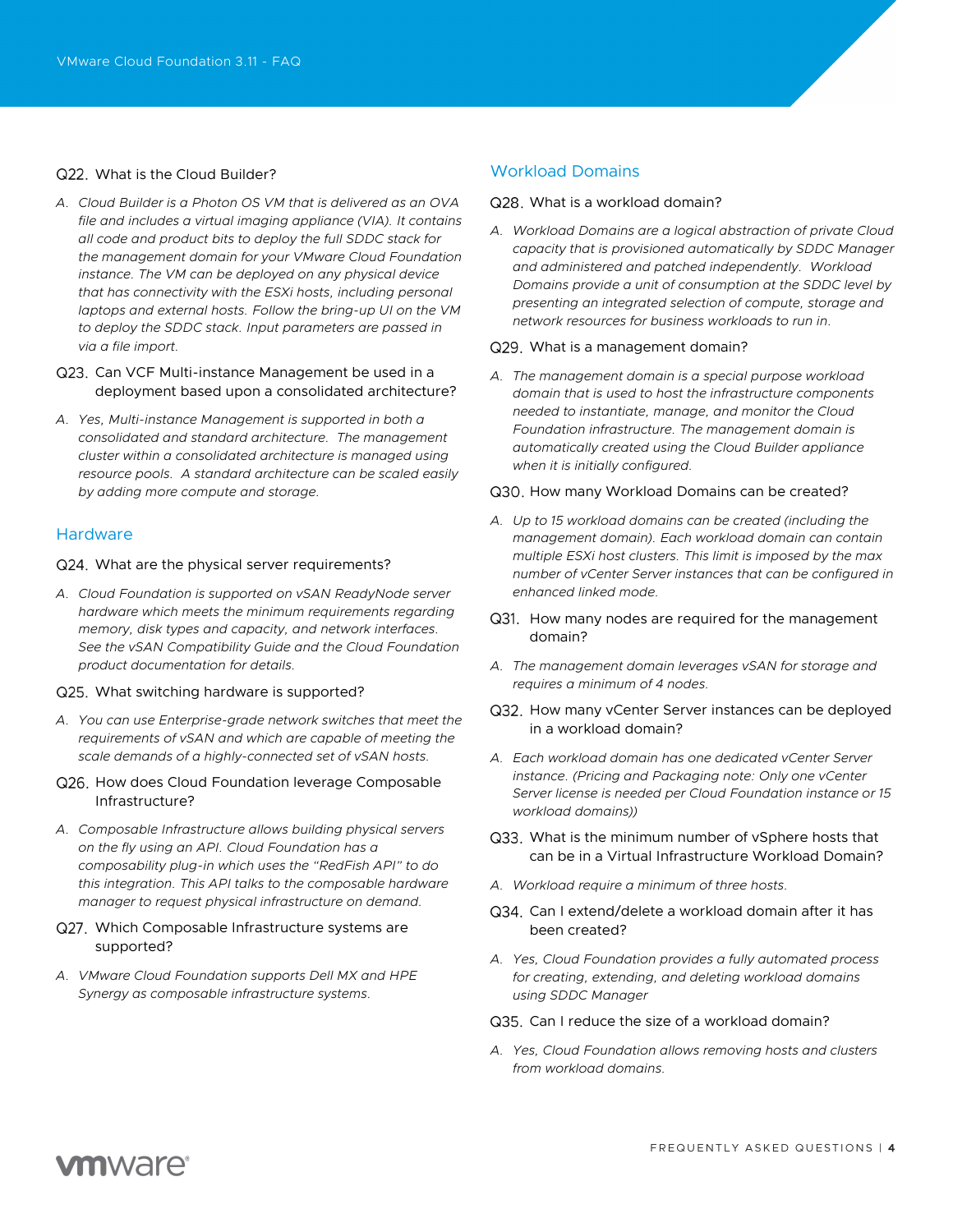## **Storage**

#### Q36. Is vSAN required with Cloud Foundation?

- *A. vSAN is the required principal storage for any VCF management domain. It is possible however to deploy workload domains with external FC or NFS storage as an option for principal storage.*
- Q37. Does VMware Cloud Foundation support external Fibre Channel Storage Arrays as a principal (primary) storage within a VCF Workload Domain?
- *A. Yes – while vSAN is always the default preferred storage choice within a workload domain, administrators have the option to provision external FC storage systems as the principal (primary) storage system. For management domains, vSAN is the only storage option that may be assigned.*
- Q38. Does Cloud Foundation support all-flash vSAN storage?
- *A. Yes, Cloud Foundation supports both the Hybrid and All-Flash vSAN configurations. Note that clusters within a multicluster workload domain can have both Hybrid and All-Flash vSAN configurations, mixing Hybrid and All-Flash nodes within a single cluster is not supported.*
- Q39. What is the difference between Principal storage and Supplemental storage within VMware Cloud Foundation?
- *A. Principal storage is the primary storage configured during bring up for the management domain and utilizes vSAN Principal storage is configured when creating a new VI workload domain. Supplemental storage can be added to the management domain or any VI workload domain for the purposes of workload migration, backup and archive purposes*
- Q40. Which principal storage options are supported with VMware Cloud Foundation?
- *A. VMware Cloud Foundation can consume and is validated against vSAN, NFS and VMFS on FC. The management domain uses vSAN for principal storage.*

*VMware recommend using vSAN as the principal storage for all VI workload domains to leverage the benefits of managing and maintaining a full software defined stack. vSAN is also updated and patched through SDDC Manager LCM.* 

*Updating and patching non-vSAN storage is a manual task and falls outside of SDDC Manager LCM. To ensure supportability, the storage and HBAs will need to be validated against the vSphere HCL* 

- Q41. How do I stretch vSAN Clusters?
- *A. If you would like to use a Stretched Cluster, then the Management Workload Domain needs to be stretched first. Stretched vSAN can be done on a per-cluster basis. The maximum size of a stretched cluster is 15 hosts per availability zone. A vSAN witness must be deployed on a third site for each stretched cluster.*
- Q42. Can I use Network Attached Storage (NAS) with Cloud Foundation?
- *A. Yes, you can create VI workload domains with external NFS storage. iSCSI storage can be connected manually as supplemental storage to a workload domain.*
- Q43. Which NFS version can I use with VMware Cloud Foundation?
- *A. VMware Cloud Foundation supports NFS version 3.x.*
- Q44. Can I use any server to create a VI Workload Domain utilizing external NFS storage?
- *A. Yes, the servers can be any vSphere-compatible rack or blade system. You do not need vSAN ReadyNodes for the VI Workload Domain in this case.*
- Q45. Can I change an NFS Workload Domain to use vSAN later?
- *A. No, you need to create a new vSAN-based workload domain and vMotion the VMs over.*

## Q46. Can I use Fibre Channel (FC) SAN with Cloud Foundation?

*A. Yes. You can add the FC datastores as supplemental storage to the Virtual Infrastructure (VI) workload domains. The FC storage must be managed independently from the workload domain vCenter instance. Check with your storage vendor for a list of support storage arrays. With VCF Release*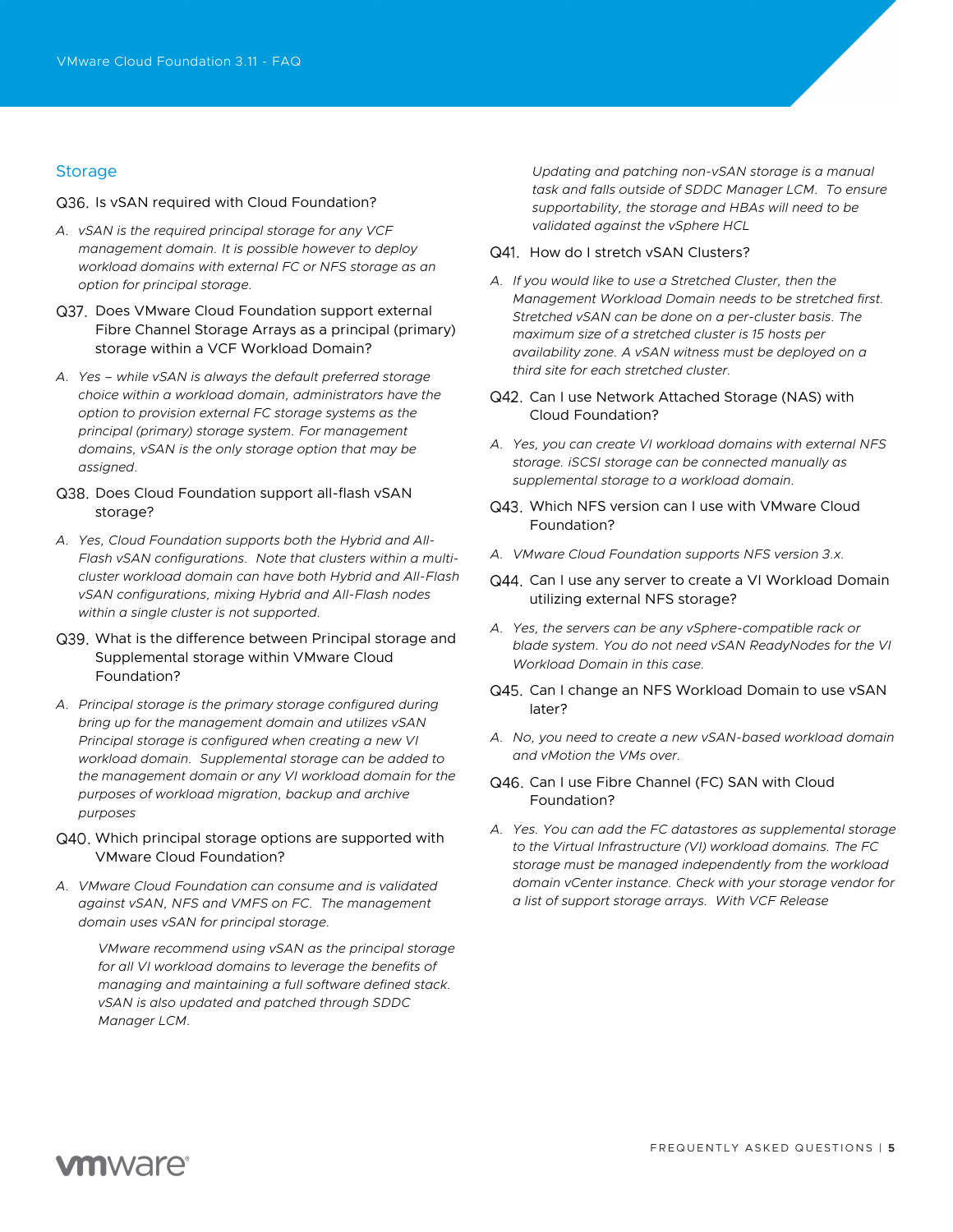## **Networking**

#### Q47. Can I use NSX-T in a VI workload domain?

- *A. Yes. When you create a workload domain you can chose if it has NSX-V or NSX-T. The same NSX instance will be used for all clusters in same workload domain under the same vCenter Server. If you deploy multiple NSX-T Workload Domains, then only one NSX-T Manager will be deployed for all your NSX-T Workload Domains.*
- Q48. Can I connect the NSX-T Manager in Cloud Foundation to other non-Cloud Foundation infrastructure?
- *A. No. This is not supported. NSX-T is only aware of the corresponding Cloud Foundation Workload Domains*
- Q49. Can I use Cisco ACI with Cloud Foundation?
- *A. Yes. ACI can come up to the ESXi server, but there is no ACI into the ESXi host, we do not support ACI VDS.*

## Cloud Management

- Q50. Is it possible to deploy vRealize Automation and vRealize Operations into a VI Workload Domain instead of using the auto-deployed vRealize Automation and vRealize Operations in the Management Workload Domain?
- *A. You do not have to use the auto-deployed vRealize Automation and vR Ops in the Management Workload Domain. Instead you can deploy vRealize Automation and vRealize Operations manually in a VI workload domain to consider specific customer SLAs.*
- Q51. Can I use vRealize Suite Life Cycle Manager (vRSLCM) which gets deployed by Cloud Foundation for vRealize components which were not deployed by Cloud Foundation itself?
- *A. Yes, you can use vRSLCM to manage other components, because there is no dependency on SDDC Manager. Be aware that when you upgrade vRSLCM from SDDC Manager we re-create the vRSLCM from scratch, so all manual configurations will be lost.*
- Q52. Does Cloud Foundation provide LifeCycle Management for vRealize components?
- *A. Yes, Cloud Foundation supports the automated upgrade of vRealize products through vRealize Suite Lifecycle Manager (vRSLCM) – this includes vRealize Log Insight, vRealize Operations Manager, and vRealize Automation. SDDC Manager does not patch and upgrade vRealize Suite components. This is handled by using vRealize Suite Lifecycle Manager directly.*

## Patching and Upgrades

- Q53. What software components can be patched/upgraded using SDDC Manager?
- *A. VMware vSphere, vSAN, NSX, vCenter Server and SDDC Manager components are patched/upgraded. To patch and upgrade the vRealize Suite components use the vRealize Suite Lifecycle Manager which is included in VMware Cloud Foundation.*
- Q54. How am I notified when patches/upgrades become available?
- *A. Users are automatically notified from the SDDC Manager user interface when patches and upgrades become available.*
- Q55. How often will VMware release software updates?
- *A. Patches are released as they become available and based on criticality (e.g., a security patch). Upgrades are typically released on a quarterly cadence.*
- Q56. Can I schedule when patches and upgrades are applied?
- *A. Yes, SDDC Manager allows patches and upgrades to be scheduled as to coincide with regular maintenance windows.*
- Q57. Can I patch/upgrade workload domains independent of each other?
- *A. Yes, patches and upgrades are scheduled on a per-workload domain basis allowing updates to be "rolled-in" over time.*

## Configuration Minimums and Maximums

- Q58. What is the minimum size of a Cloud Foundation environment with a consolidated deployment?
- *A. You need at least 4 servers to run Cloud Foundation. In this scenario, workload VMs are placed in a dedicated Resource Pool in the Management Domain. Additional VI workload domains are not available in this small environment.*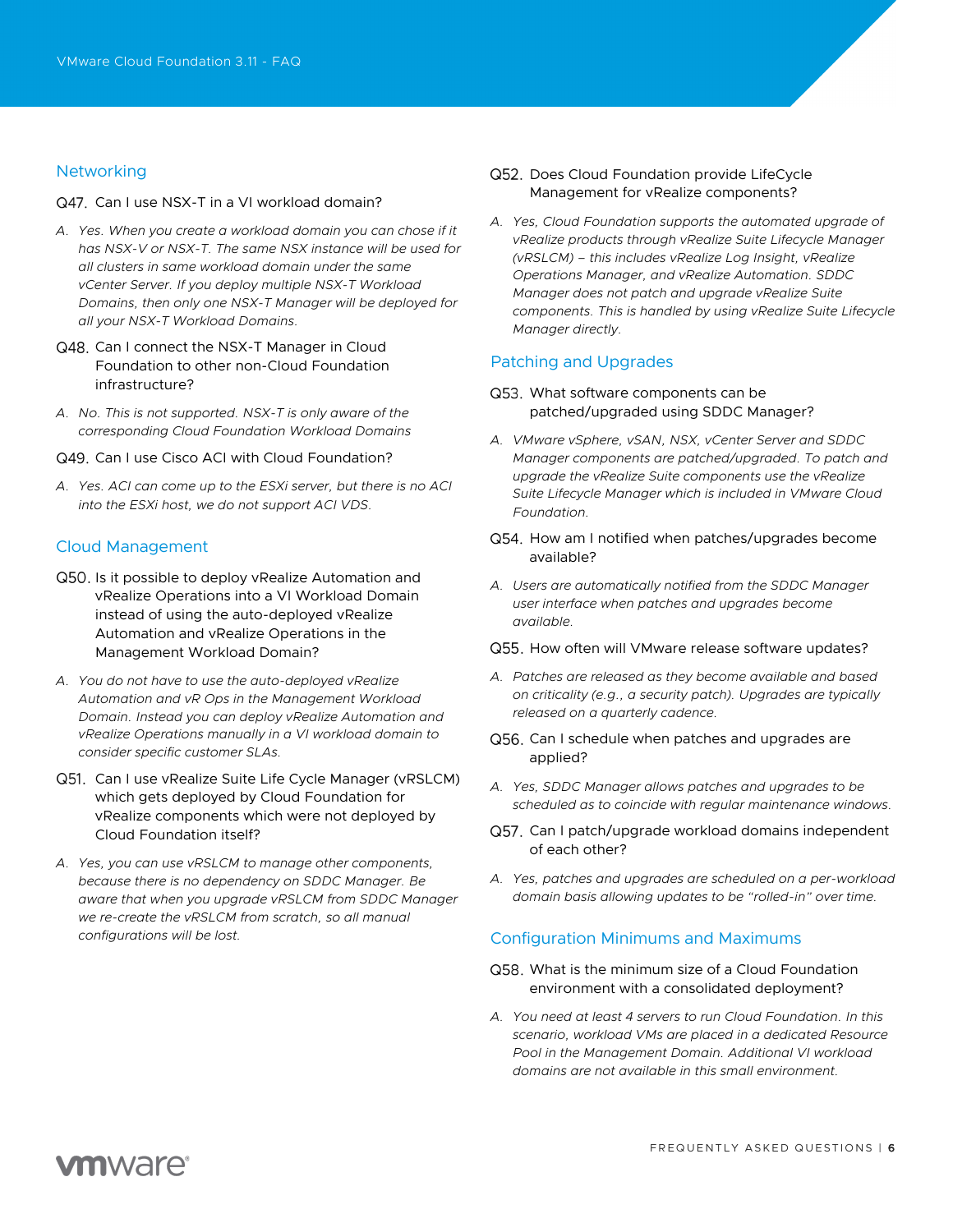- What is the minimum size of a Cloud Foundation environment with a standard deployment?
- *A. You need at least 7 servers to run Cloud Foundation. In this scenario, workload VMs are placed in the workload domain*
- What is the minimum size of a Cloud Foundation environment to use VI workload domains?
- *A. You need at least 7 servers to run Cloud Foundation with a VI workload domain. 4 servers are used by the management domain, 3 servers is the minimum size of other workload domains.*
- What is the maximum size of a Cloud Foundation environment?
- *A. Cloud Foundation inherits configuration maximums from the component products. For information on sizing VMware Cloud Foundation refer to* https://configmax.vmware.com
- Q62. How many workload domains can a Cloud Foundation instance have?
- *A. Cloud Foundation always has 1 management domain and up to 14 VI workload domains. This is because the Cloud Foundation linked vCenter Server environment can have up to 15 vCenter Servers, and each workload domain has its own vCenter Server, see https://configmax.vmware.com*

#### Q63. What is the maximum size of a workload domain?

*A. Each workload domain has its own vCenter Server and it can have as many hosts and clusters as a single vCenter Server can handle. The vCenter Server limits apply, see*  https://configmax.vmware.com

#### **Miscellaneous**

- Q64. Does SDDC Manager automate the deployment of other management components, such as vRealize Business for Cloud or vRealize Network Insight?
- *A. These components can be manually deployed and externally integrated with cloud foundation by leveraging the design and implementation guidance that is available as part of the VMware Validated Designs.*
- What logs are sent to the vRealize Log Insight in the Cloud Foundation management cluster?
- *A. Cloud Foundation sends event logs for vSphere, vSAN, NSX, SDDC Manager, vCenter and Horizon into vRealize Log Insight.*
- Q66. Do I need to pay for vRealize Log Insight for the logs sent in the management cluster?
- *A. No. Each instance of Cloud Foundation includes the right to use 50 OSI instances of vRealize Log Insight to capture logs from the management domain components only. The edition used is the full vRealize Log Insight, which includes features such as log forwarding and HA for those management domain components. If a customer wants to use vRealize*  Log Insight functionality for actual workloads, the customer *must acquire the appropriate vRealize Log Insight licenses.*

## **vm**ware<sup>®</sup>